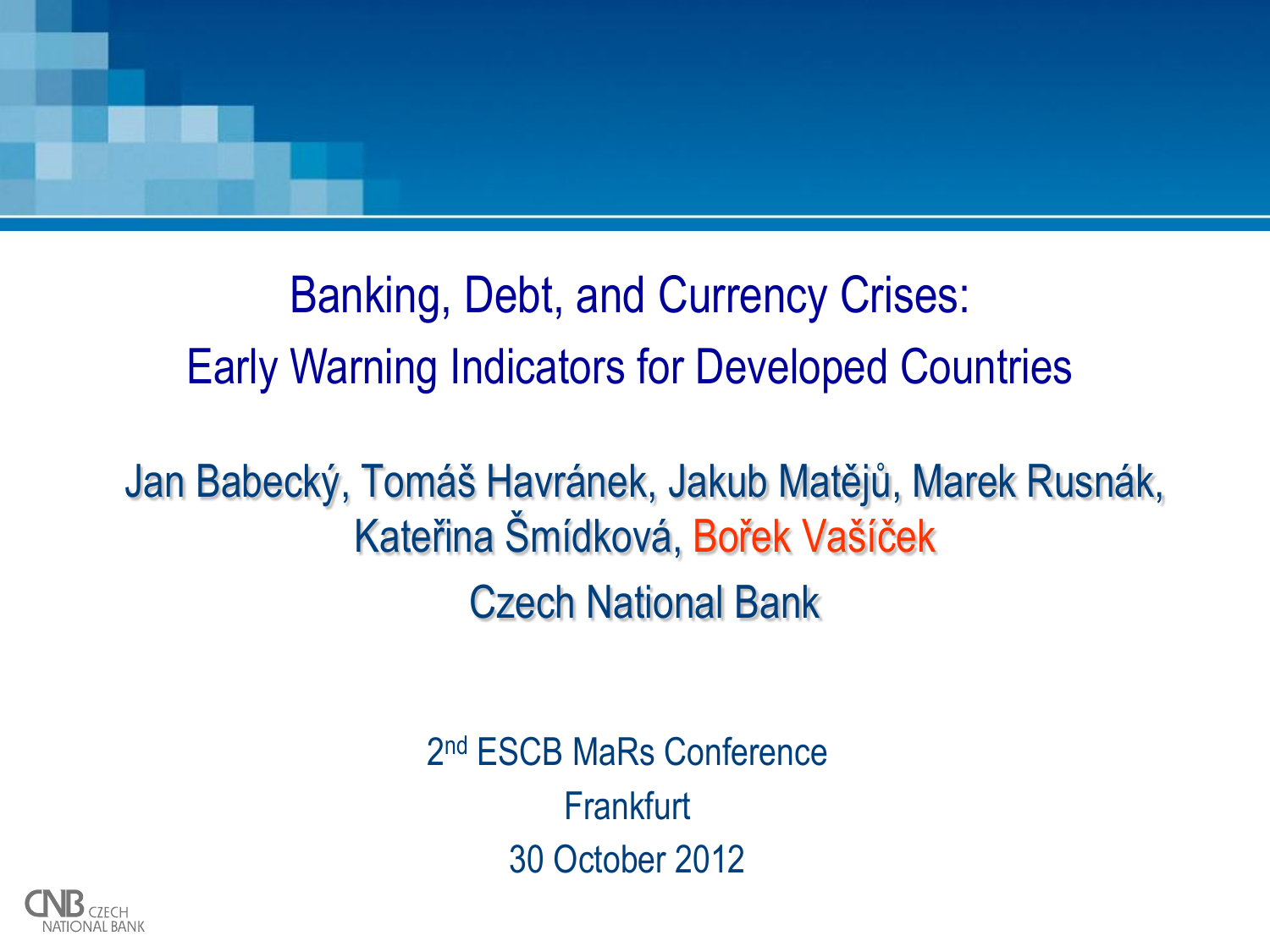# 1. Introduction

- We construct and explore a comprehensive database of crises occurrence in 40 developed countries, focusing on Europe
- We try to fill in three gaps in the existing literature:
	- focus on a more homogeneous set of countries, not specifically at countries that experienced severe crises
	- provide joint evidence on three types of crises with distinction of each type
	- add survey of country experts to literature surveys.

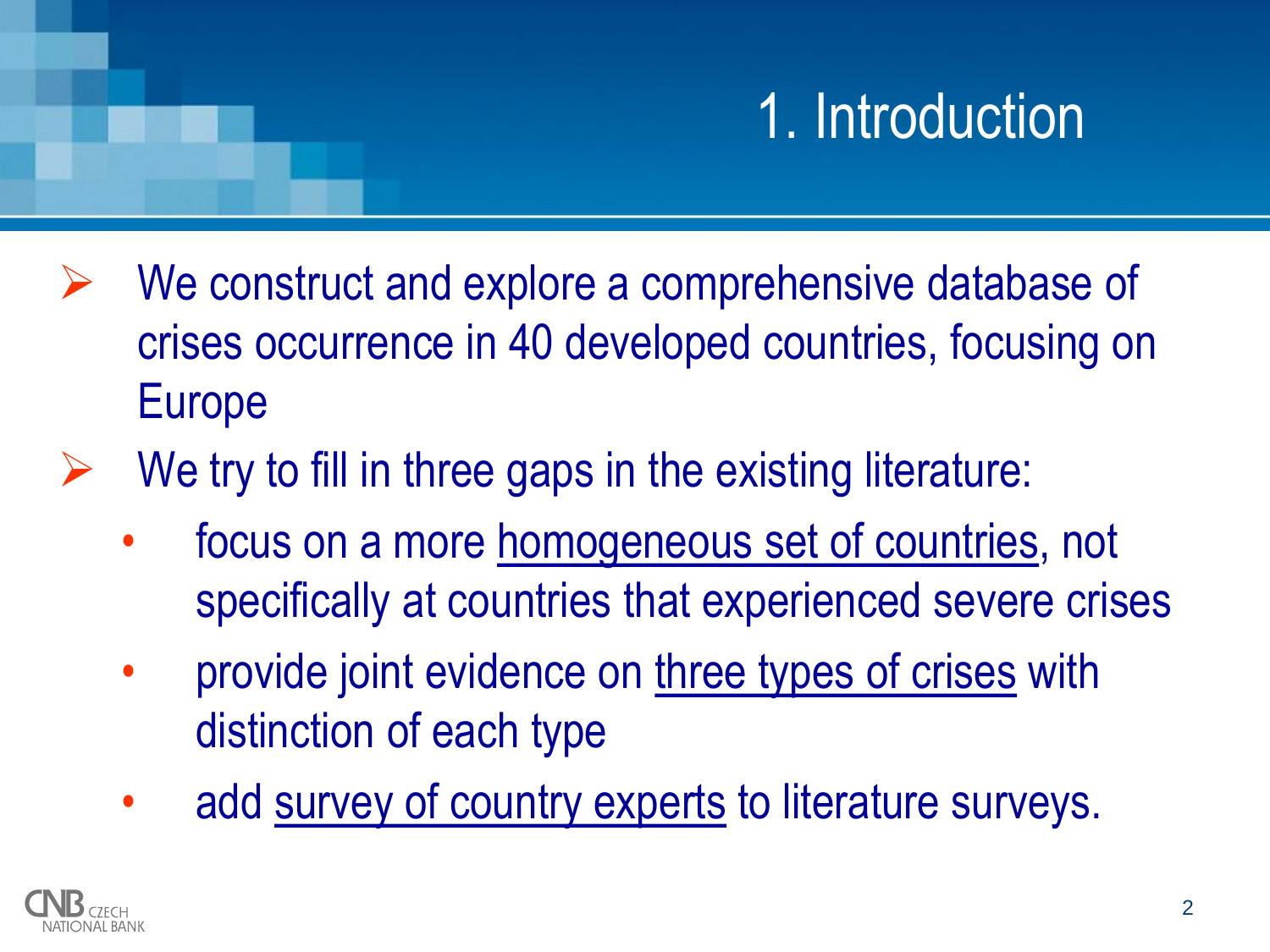# 1. Introduction

- The literature on crises is extensive:
	- traditionally related to emerging countries (Frankel and Rose, 1996; Kaminsky et al., 1998; and Kaminsky and Reinhart, 1999)
	- originally aimed at currency crises, recently also at banking and debt crises (Leaven and Valencia, 2012; Levy-Yeyati and Panizza, 2011; Reinhart and Rogoff, 2011)
	- various early warning indicators proposed (Alessi and Detken, 2011; Bussiere, 2013; Reinhart and Rogoff, 2011; Levy-Yeyati and Panizza, 2011).

3 ...but still a lot of work to find reliable indicators for EU-27.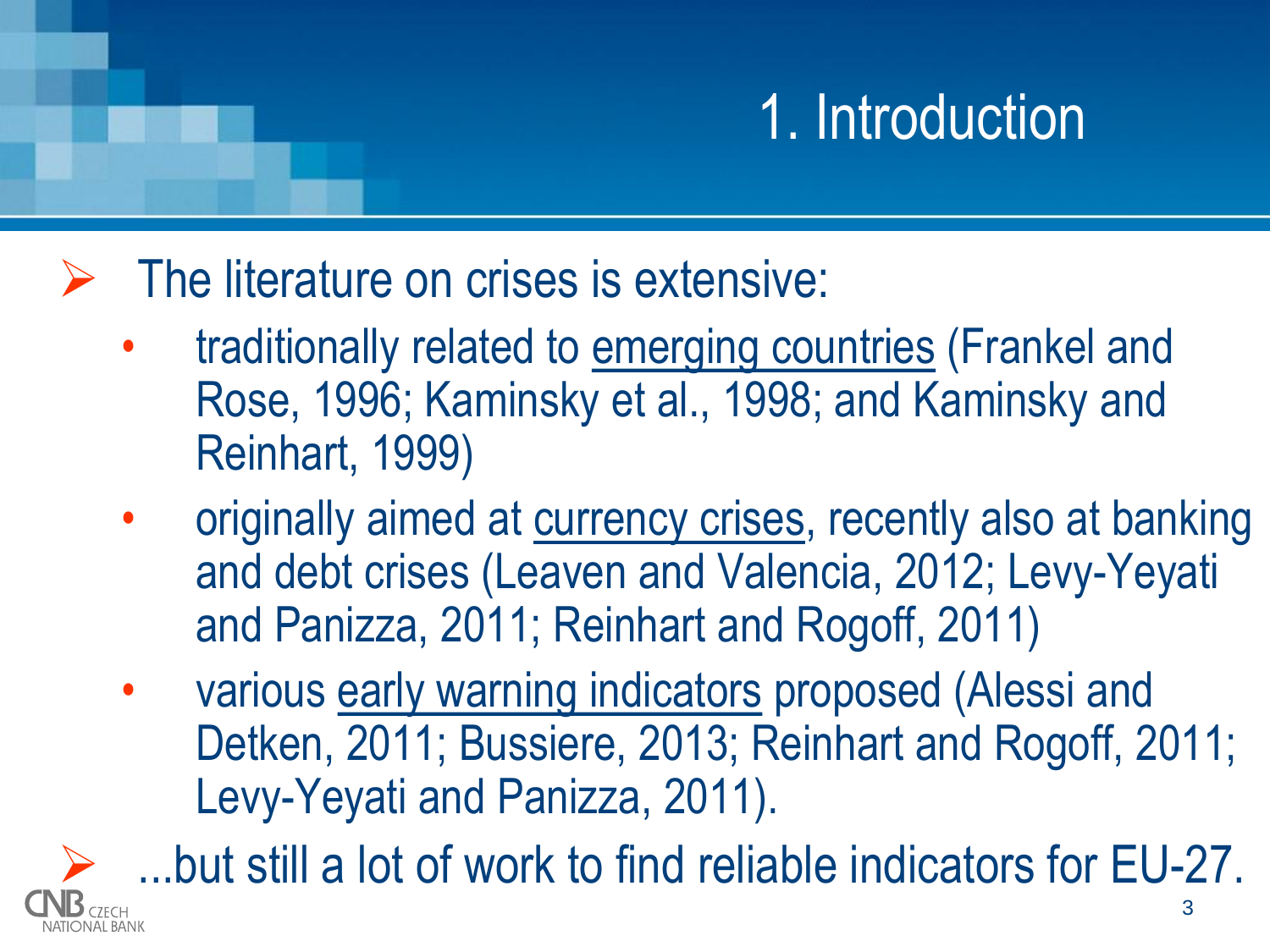#### **Figure 1.** Number of developed countries in crisis: 1970:Q1–2010:Q4



Our database shows that developed countries have had their share of crises.

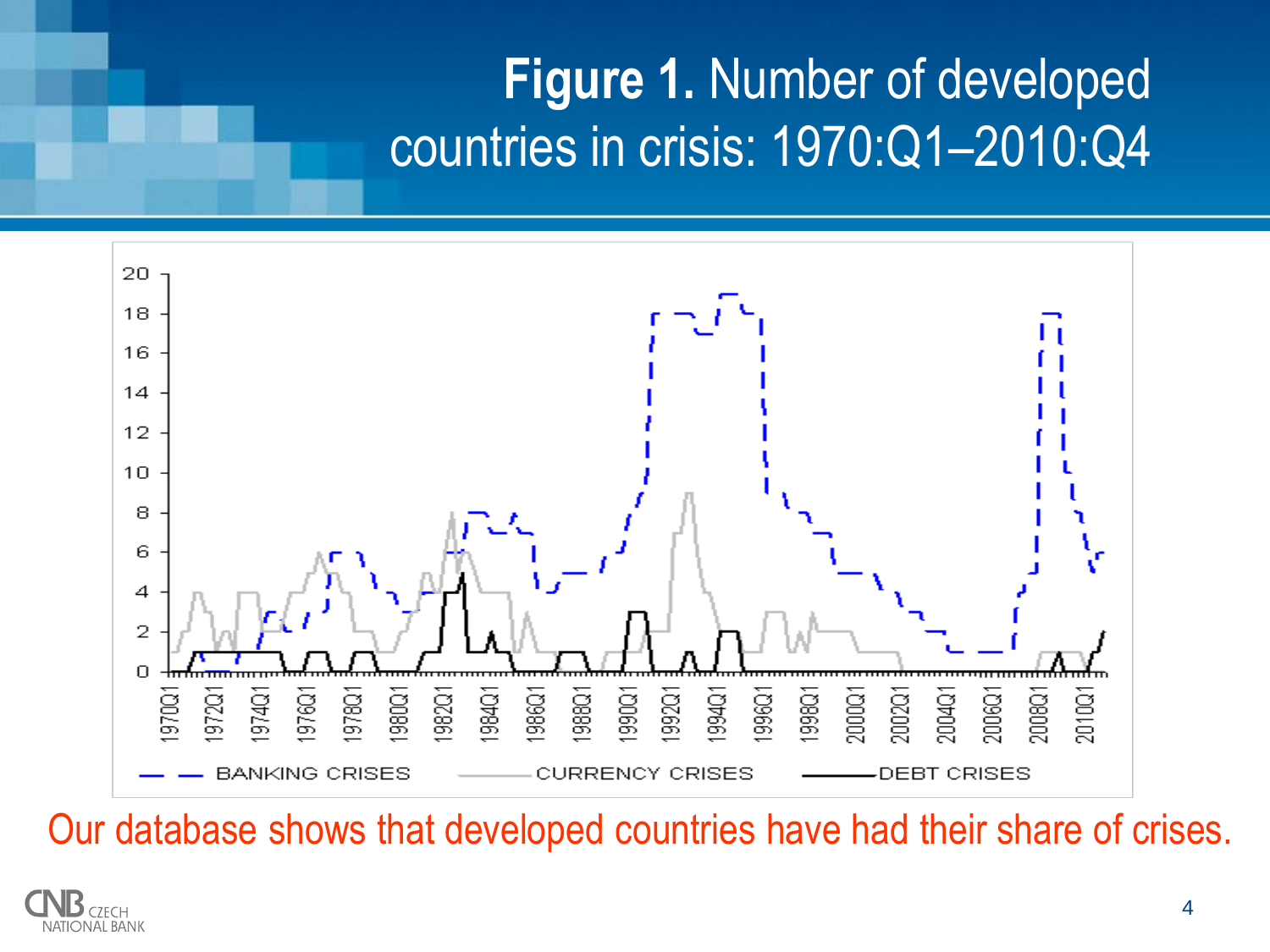# 2. Database of crisis occurrence

 $\triangleright$  A quarterly database of various types of crisis occurrence in EU-27 + OECD for 40 years (1970-2010):

- **Banking crises**
- Debt crises
- Currency (balance of payment) crises.
- $\triangleright$  We aggregate various sources:
	- Systematic synthesis of the literature
	- Country experts asked for country-specific inputs, the help of the ESCB HoR group acknowledged.

Database available online:

http://www.ecb.int/pub/pdf/scpwps/ecbwp1485-annexes.zip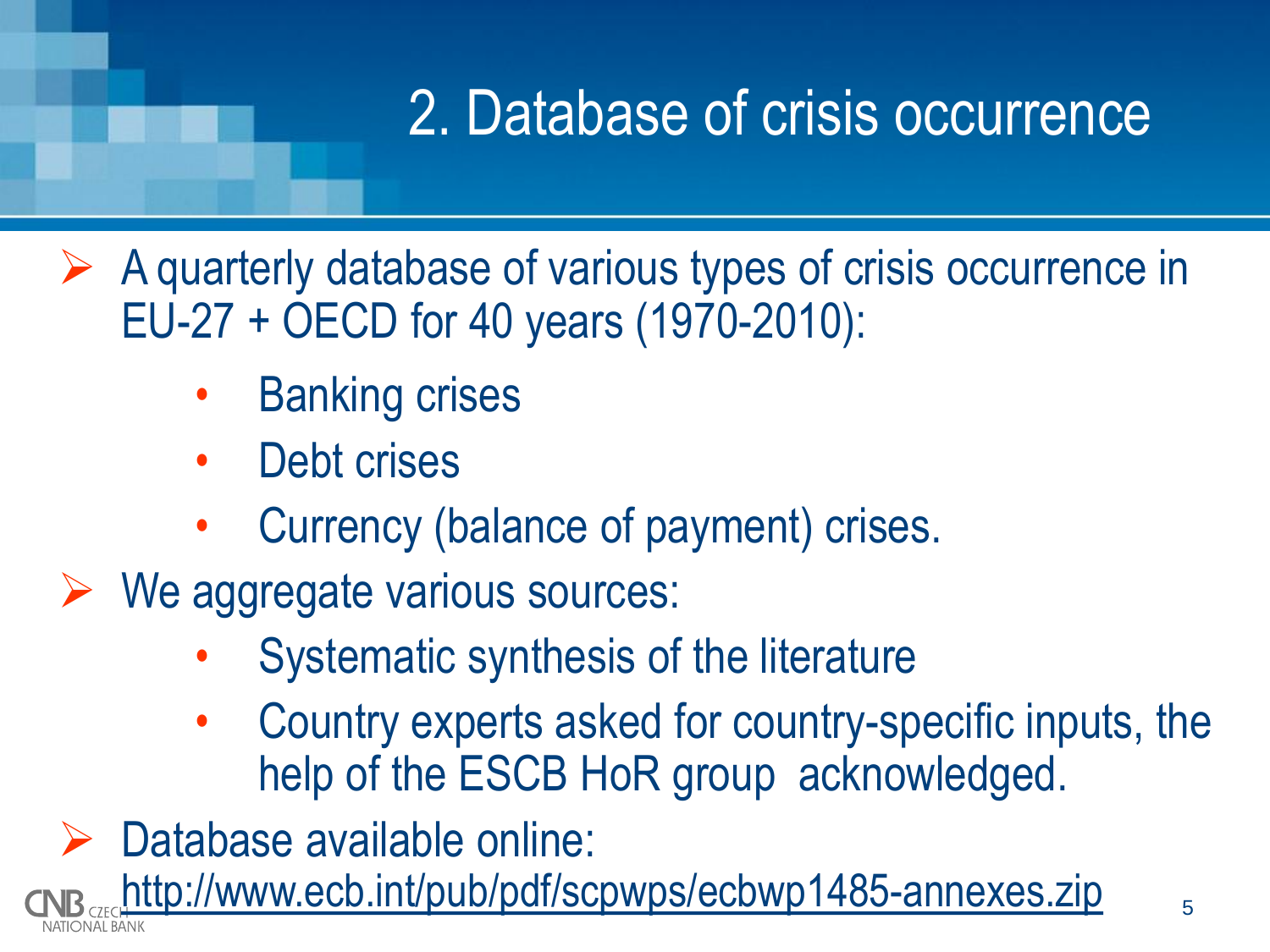# 2. Aggregation issues

- $\triangleright$  For the purpose of our analysis, we aggregated all sources into a binary index for each type of crisis (value 1 when at least one source indicated an occurrence).
- $\triangleright$  Aggregation needed as there is a relevant disagreement between sources (no universal definitions, end of crises often unclear).
	- Influential papers: Caprio and Klingebiel (2003); Detragiache and Spilimbergo (2001); Kaminsky (2006); Kaminsky and Reinhart (1999); Laeven and Valencia (2008, 2010, 2012); Levy-Yeyati and Panizza (2011); and Reinhart and Rogoff (2008, 2011).
	- Country experts (central banks mostly): add country-specific knowledge (also know more details about timing needed for quarterly data).

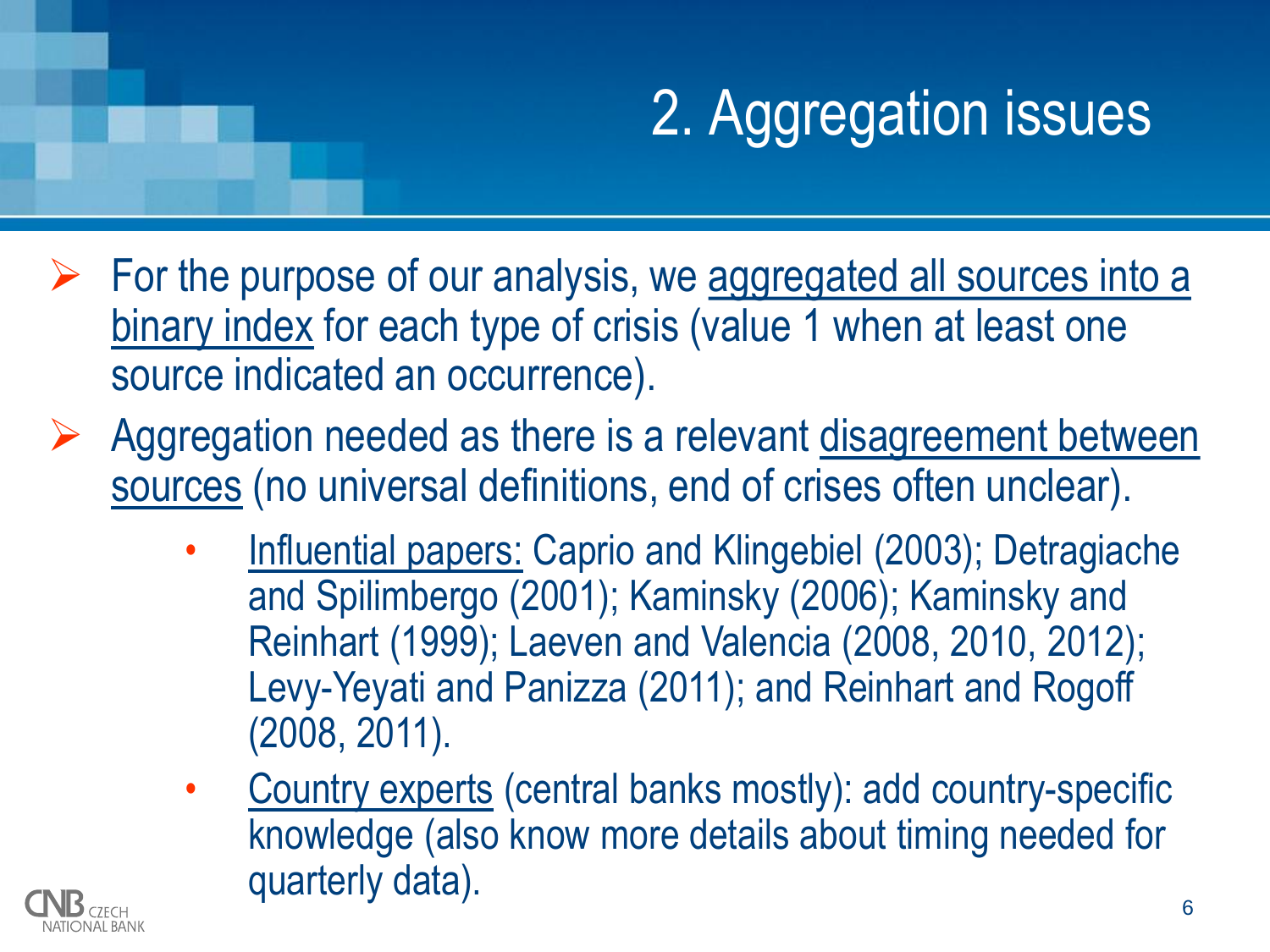## **Figure 2.** Example of disagreement: Number of quarters spent in banking crises



For the EU-27, experts add interesting views compared to the literature.

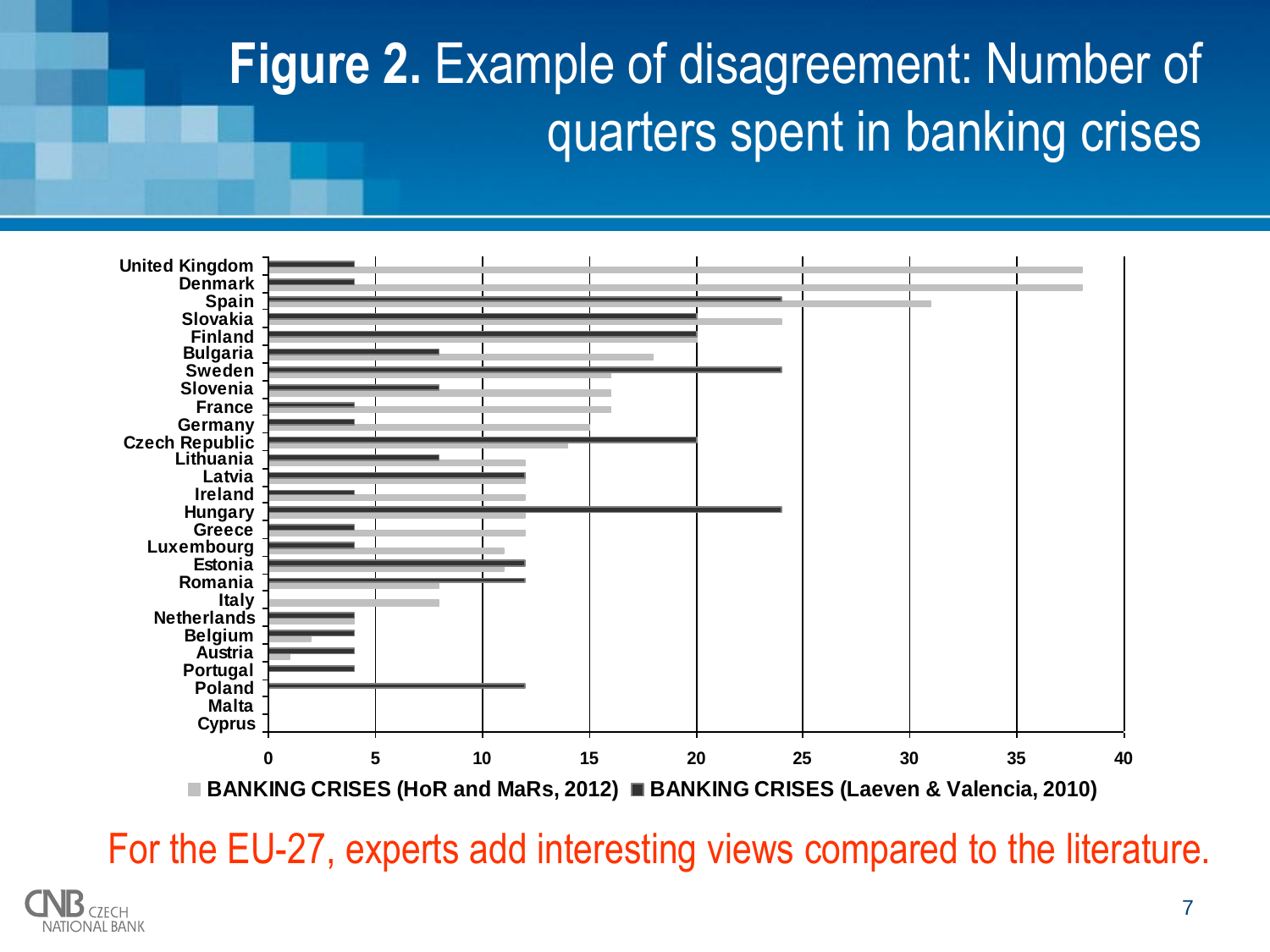## 2. Example of disagreement: Reasons for different coding of banking crises

- $\triangleright$  Banking crises are identified according to: a systemic loss of bank capital, or bank runs, or the size of public intervention in the banking sector.
	- Denmark, the UK older crises unrecorded in L&V, 2010 (Denmark 1987Q1-1992Q4, the UK 1974Q1-1976Q4)
	- Czech Republic, Hungary, Poland in 1990s liberalization and structural changes in the banking sector are not crises.
- $\triangleright$  Our definition in guidelines sent to experts was the same as in L&V, 2010. But our database is able to capture more crises since it uses more sources and complements it with country-specific expert knowledge.

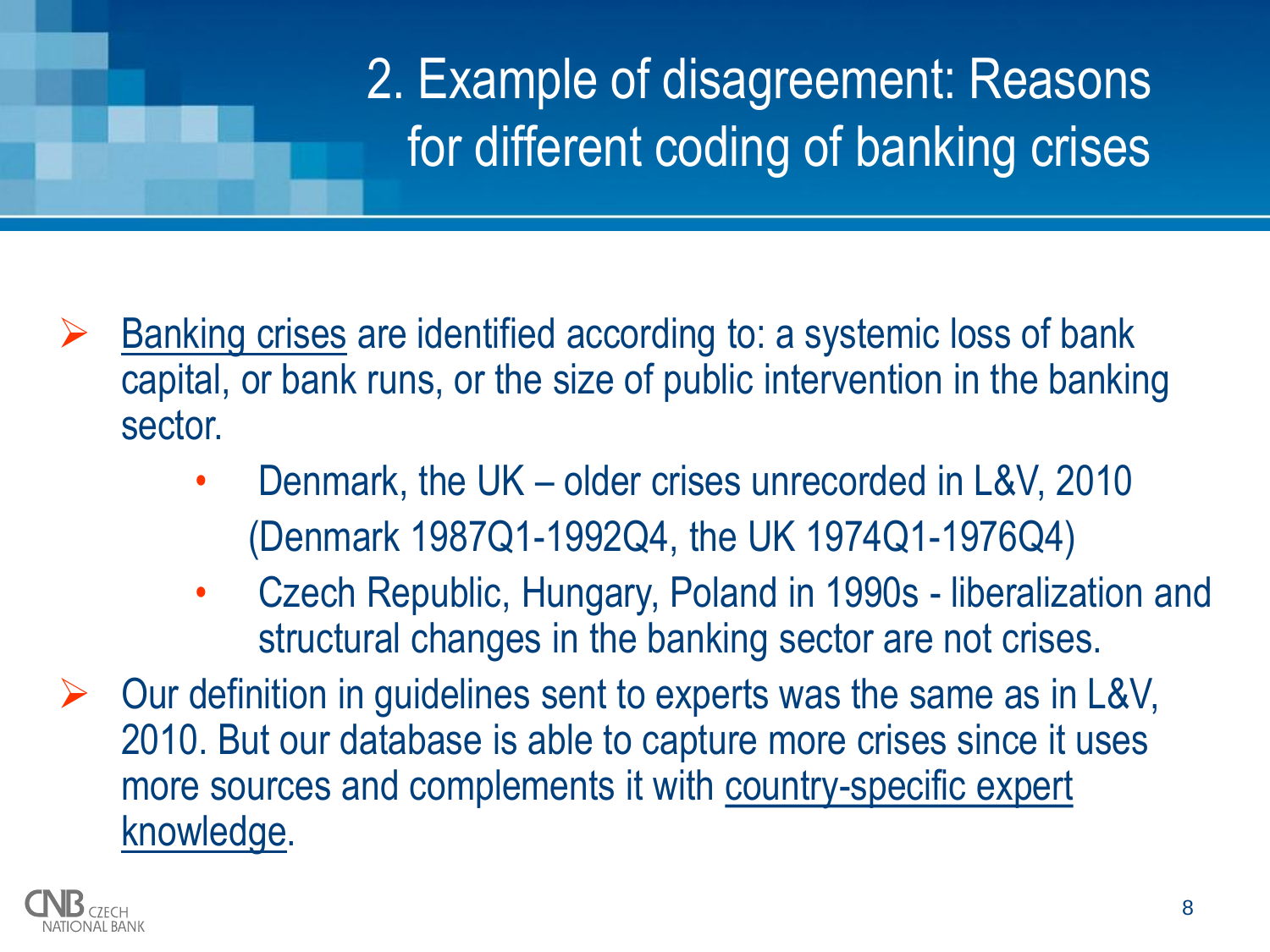## 3. Stylized facts: Crisis occurrence data explored

| <b>Crisis</b><br>type   | <b>Number</b><br>$($ of 6,560 $Q$ $)$ | <b>Mean</b><br>persistence<br>(prob. 50%) | <b>Mean</b><br>duration | <b>Simulated</b><br><b>GDP loss</b><br>(cummul.) |
|-------------------------|---------------------------------------|-------------------------------------------|-------------------------|--------------------------------------------------|
| <b>Banking</b>          | 1,047 Q                               | 8 Q                                       | 15.2 Q                  | 25 %                                             |
| Currency<br>(BoP)       | 343 Q                                 | $2-3Q$                                    | 4.6 Q                   | 15 %                                             |
| <b>Debt</b><br>(fiscal) | 90 Q                                  | $2 - Q$                                   | 4.1 Q                   | 4%                                               |

Banking crises most important for developed economies so far.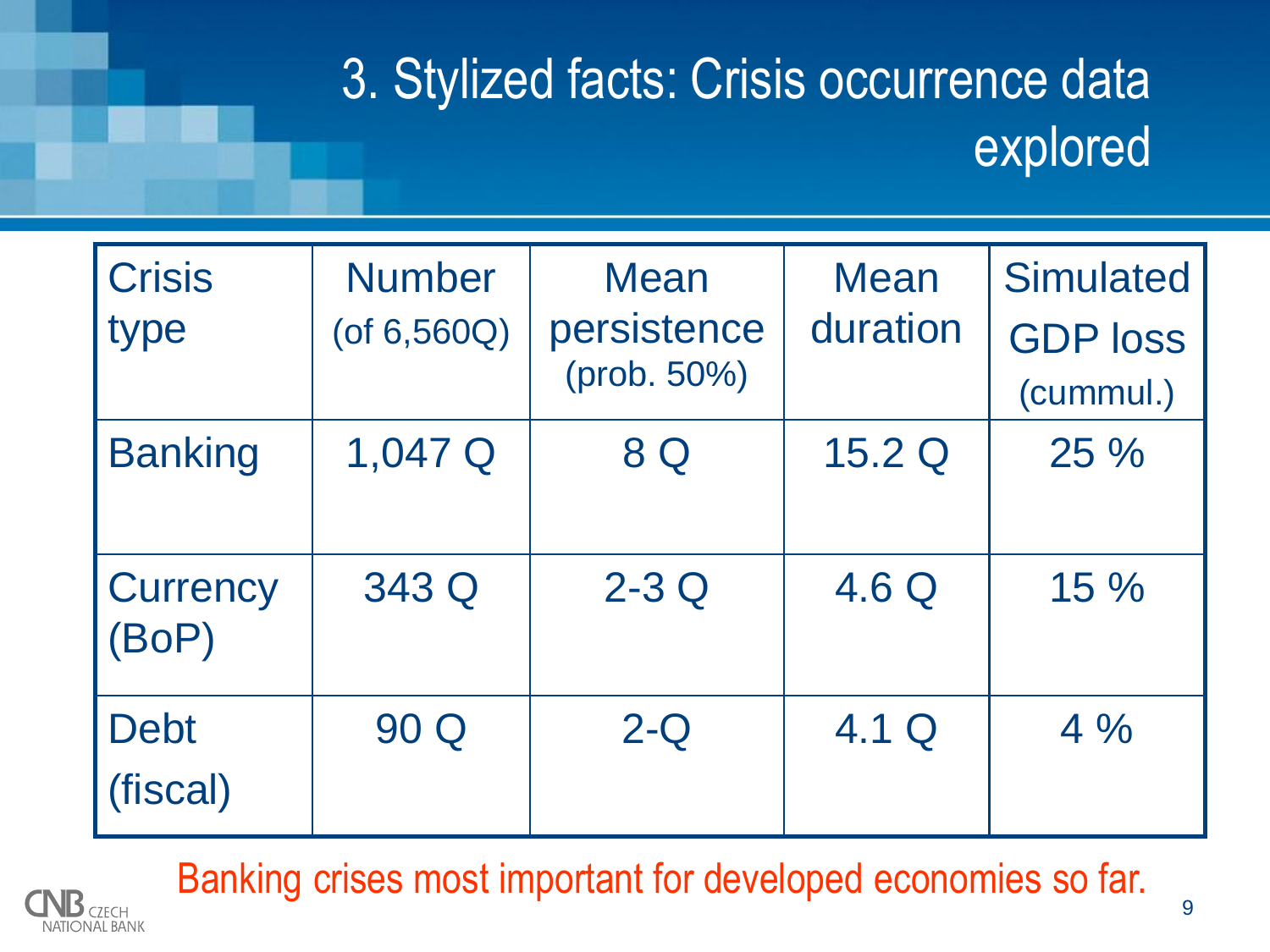## 3. Stylized facts: Dynamic linkages between the crises types



Banking crises drive the other two. Limited feedback loop.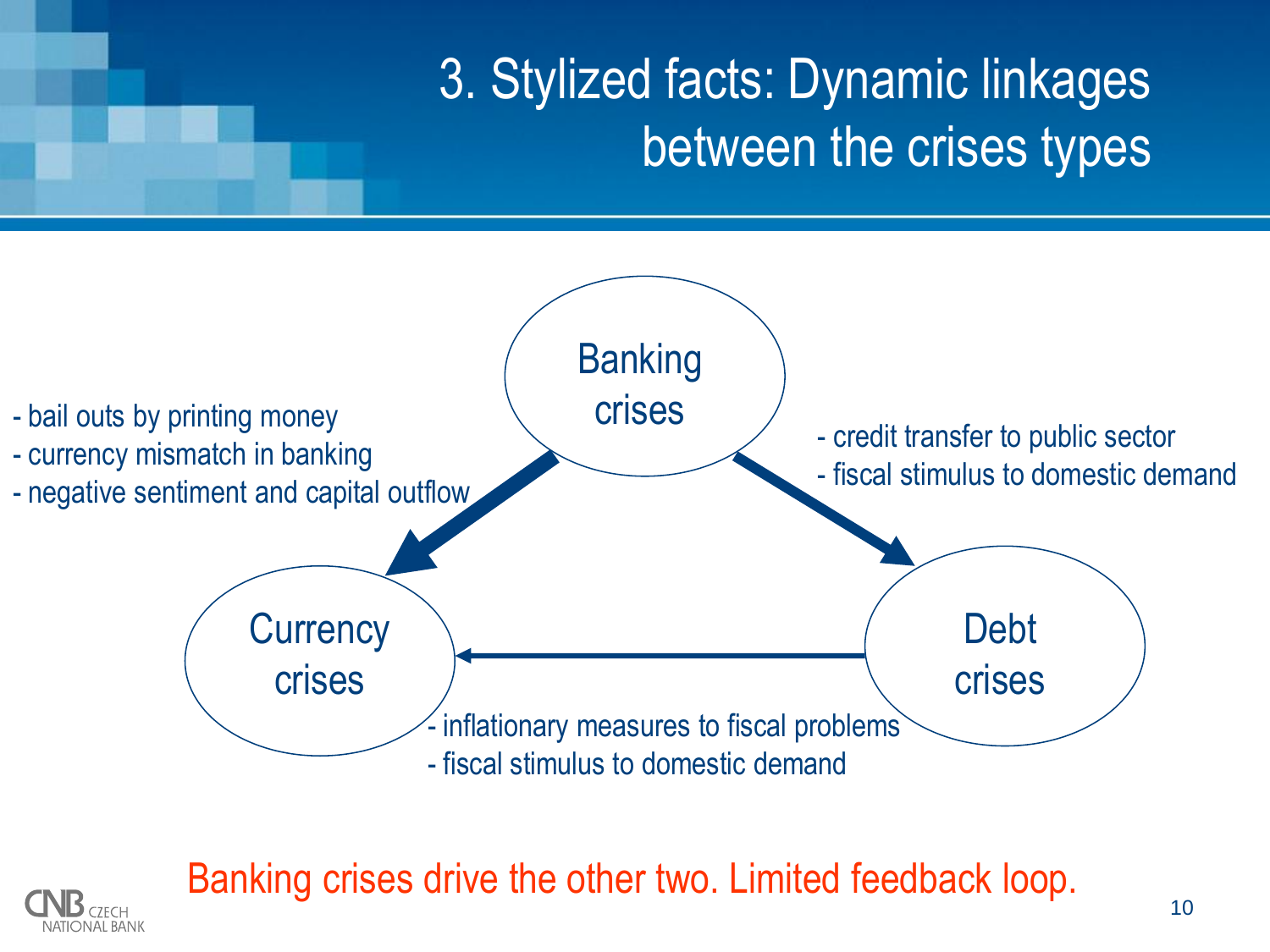## 4. Early Warning Indicators of Crises

- ▶ We use Bayesian model averaging (Madigan and Raftery, 1994; Raftery, 1995, 1996) to determine *onset* of each crisis at 3 horizons windows (Bussiere and Fratzscher, 2006): within 4 Q, from 5 to 8 Q, and from 9 to 12 Q using 30 variables.
- $\triangleright$  This avoids previous empirical problems:
	- (i) all potential variables in one regression (inflated standard errors if irrelevant variables included)
	- (ii) using sequential testing to exclude unimportant variables (risk of excluding the relevant variable each time the test is performed).

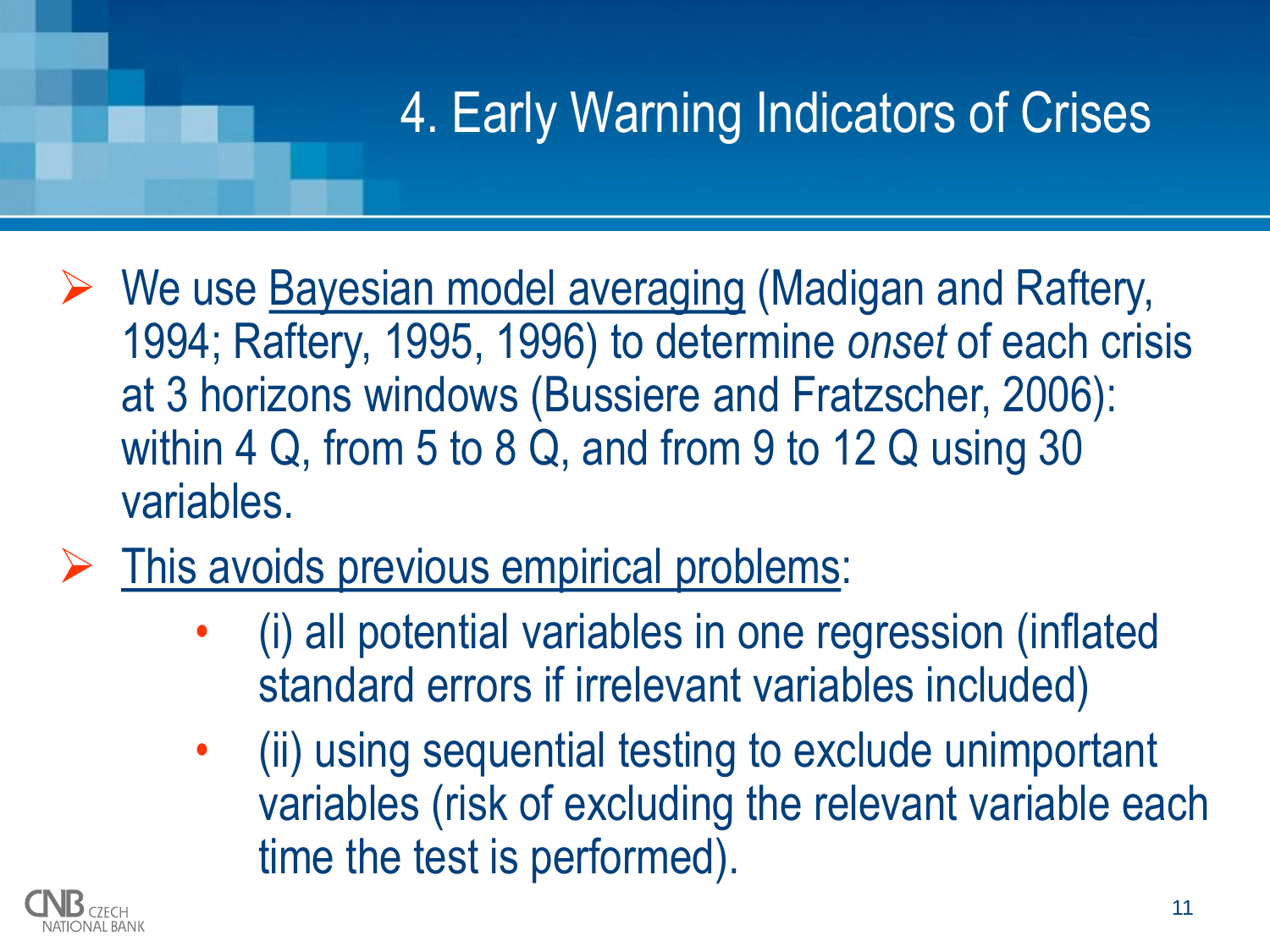#### **Figure 3.** BMA: EWI of banking crisis onset, horizon within 4 quarters



The first eight variables are our best early warning indicators.

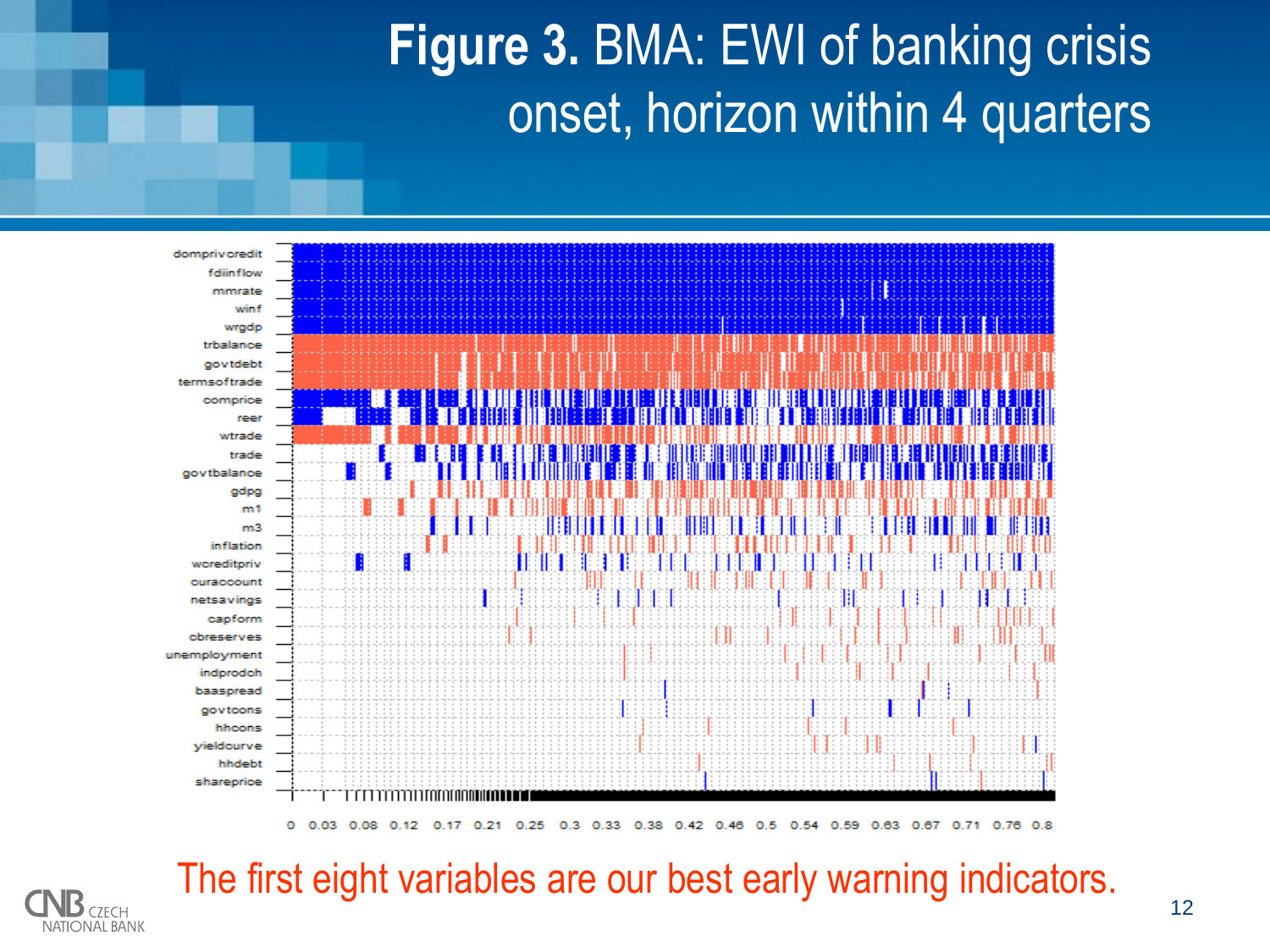#### **Figure 4.** BMA: EWI of banking crisis onset, horizon from 9 to 12 quarters



C<sub>7</sub>FCH

For longer horizons, it is more difficult to find early warning indicators.13 **NATIONAL BANK**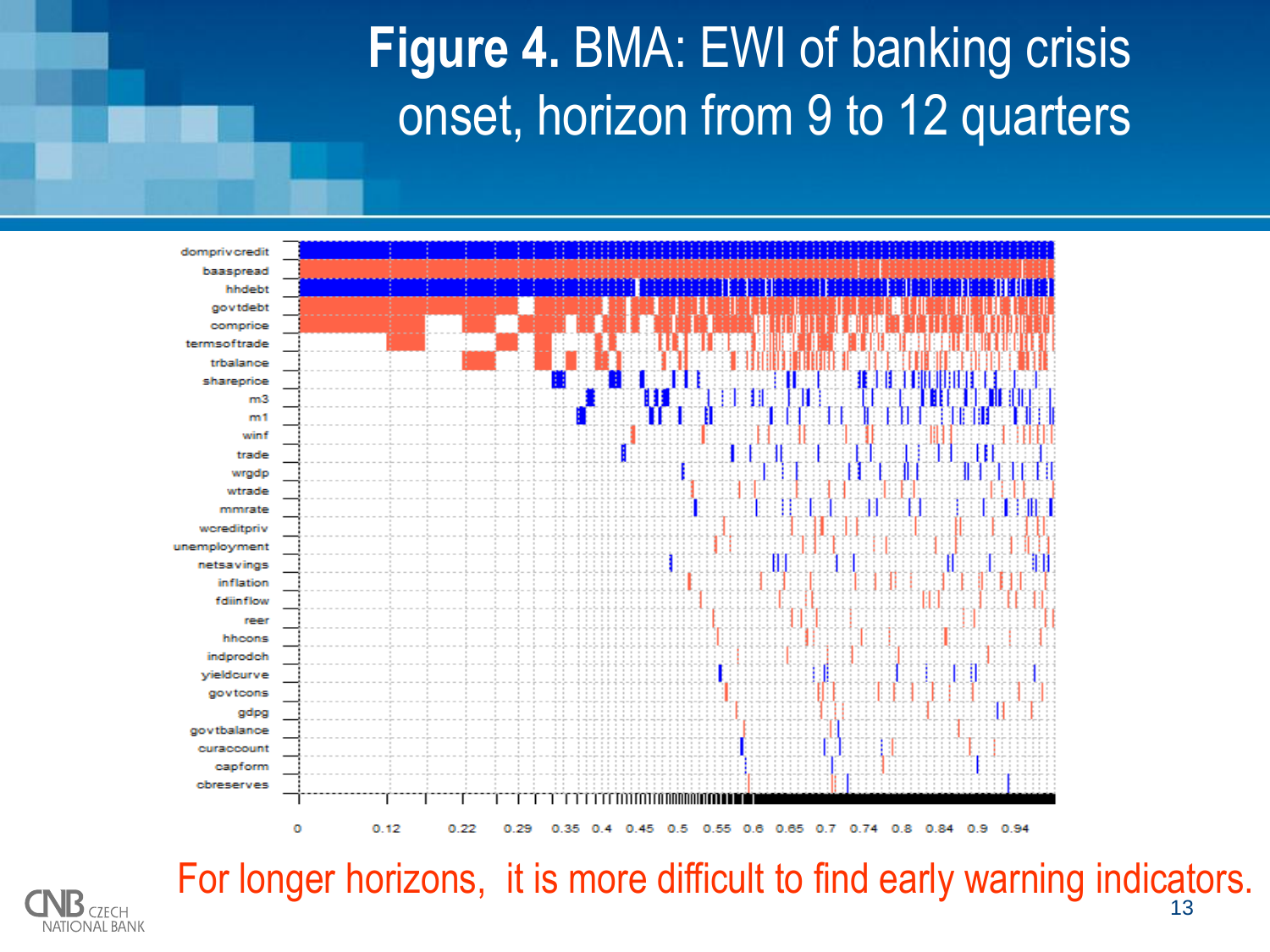#### **Figure 5.** BMA: EWI of currency crisis onset, horizon within 4 quarters



Less clear-cut indicators for currency crises.

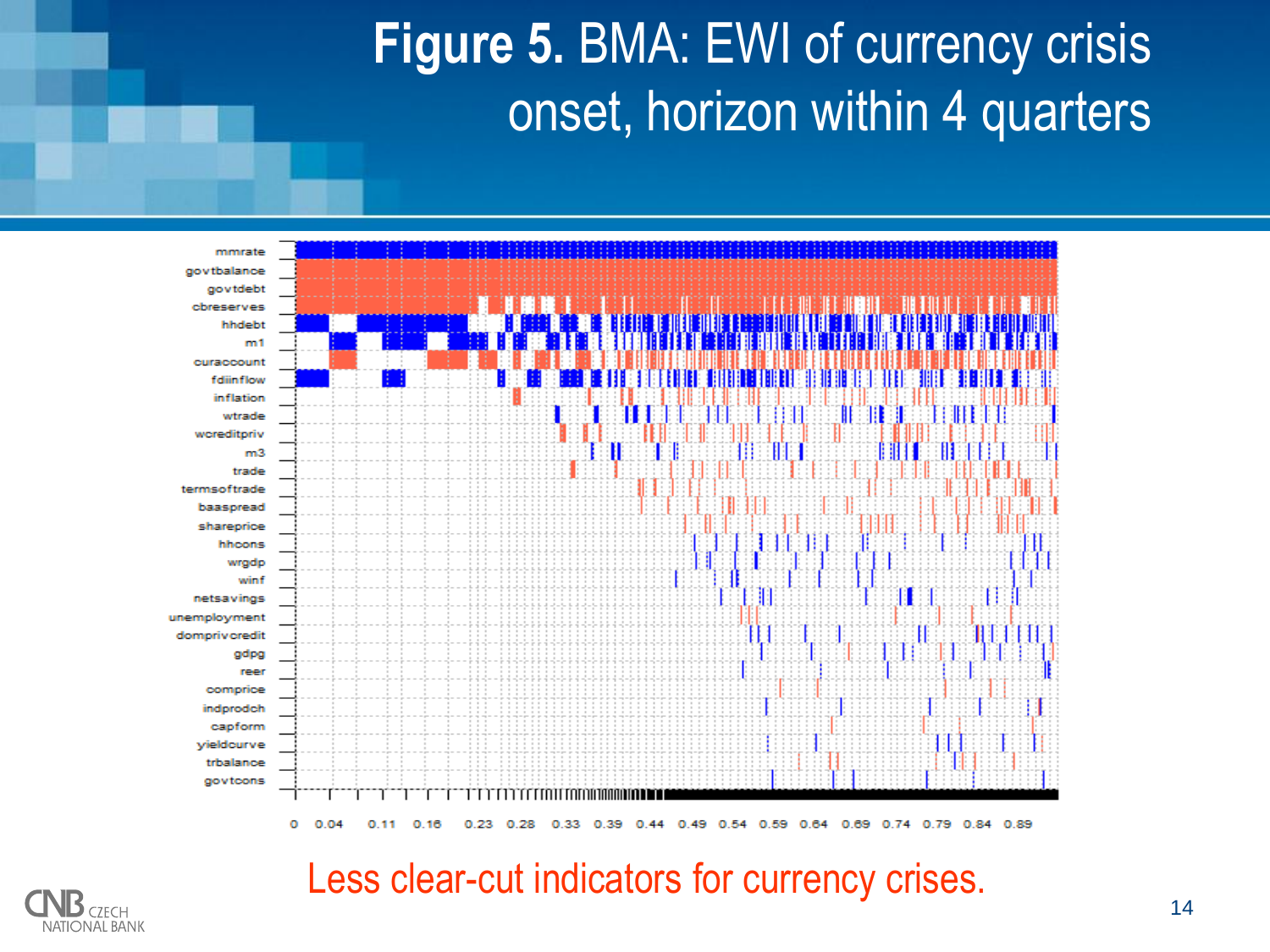#### **Figure 6.** BMA: EWI of currency crisis onset, horizon from 9 to 12 quarters



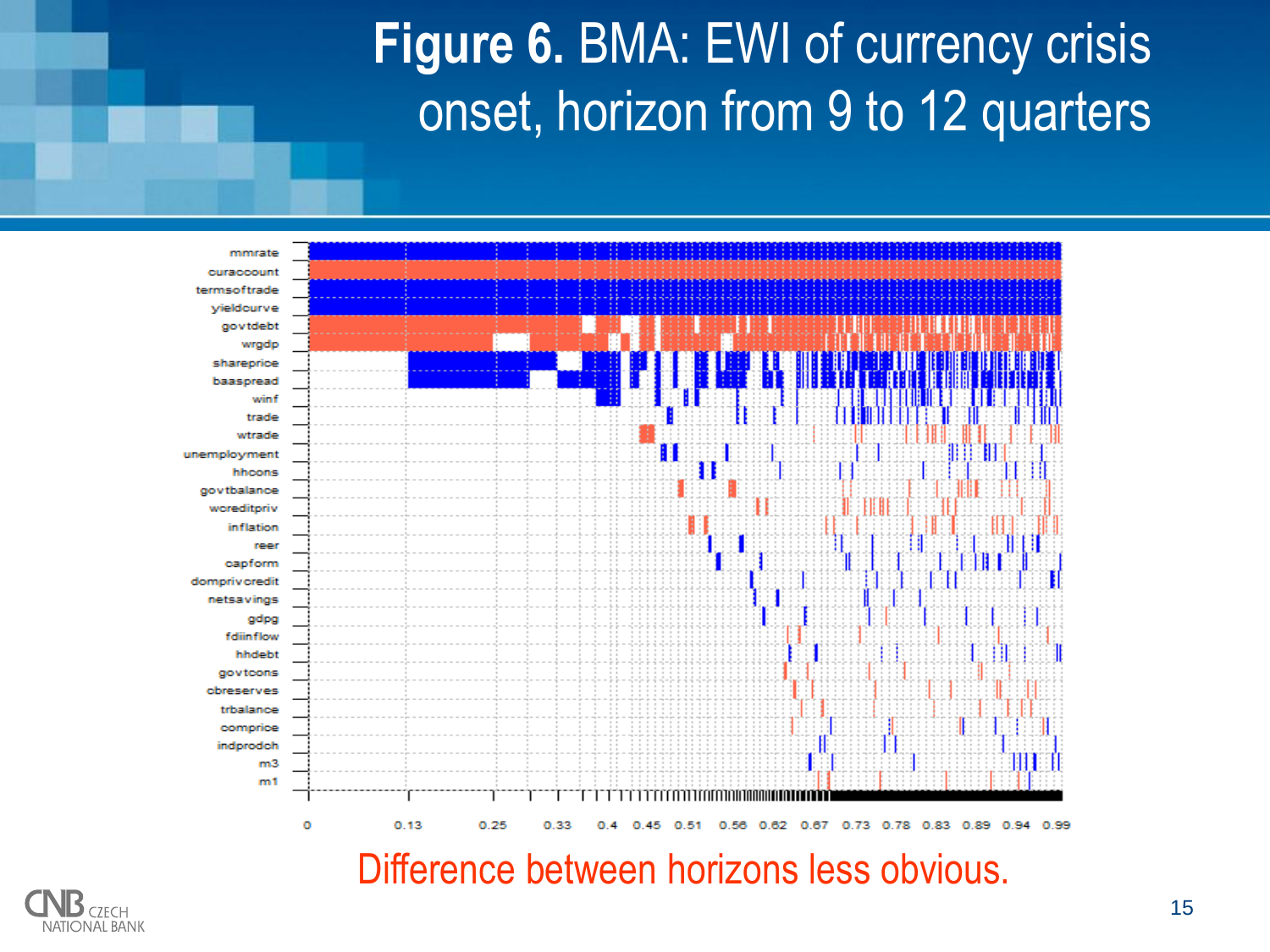## 4. Early Warning Indicators of Crises

| <b>Crisis type</b>       | Within                                           | <b>Within</b>                                          | Within                                           |
|--------------------------|--------------------------------------------------|--------------------------------------------------------|--------------------------------------------------|
|                          | 4Q                                               | $5-8Q$                                                 | $9-12Q$                                          |
| <b>Banking</b>           | + dom.priv.credit<br>+ FDI inflows<br>+ MM rates | + dom.priv.credit<br>+ FDI inflows<br>- terms of trade | + dom.priv.credit<br>$+$ hh debt<br>- Baa spread |
|                          |                                                  | - govt. debt                                           |                                                  |
| <b>Currency</b><br>(BoP) | + dom.priv.credit<br>- govt. balance             | + dom.priv.credit<br>+ MM rates                        | + MM rates<br>+ yield curve                      |
|                          | - CB reserves                                    | + yield curve                                          | - current account                                |
|                          | - govt. debt                                     | - current account                                      | + terms of trade                                 |
|                          |                                                  | - govt. debt                                           |                                                  |

Private credit seems to predict well across crises and horizons.

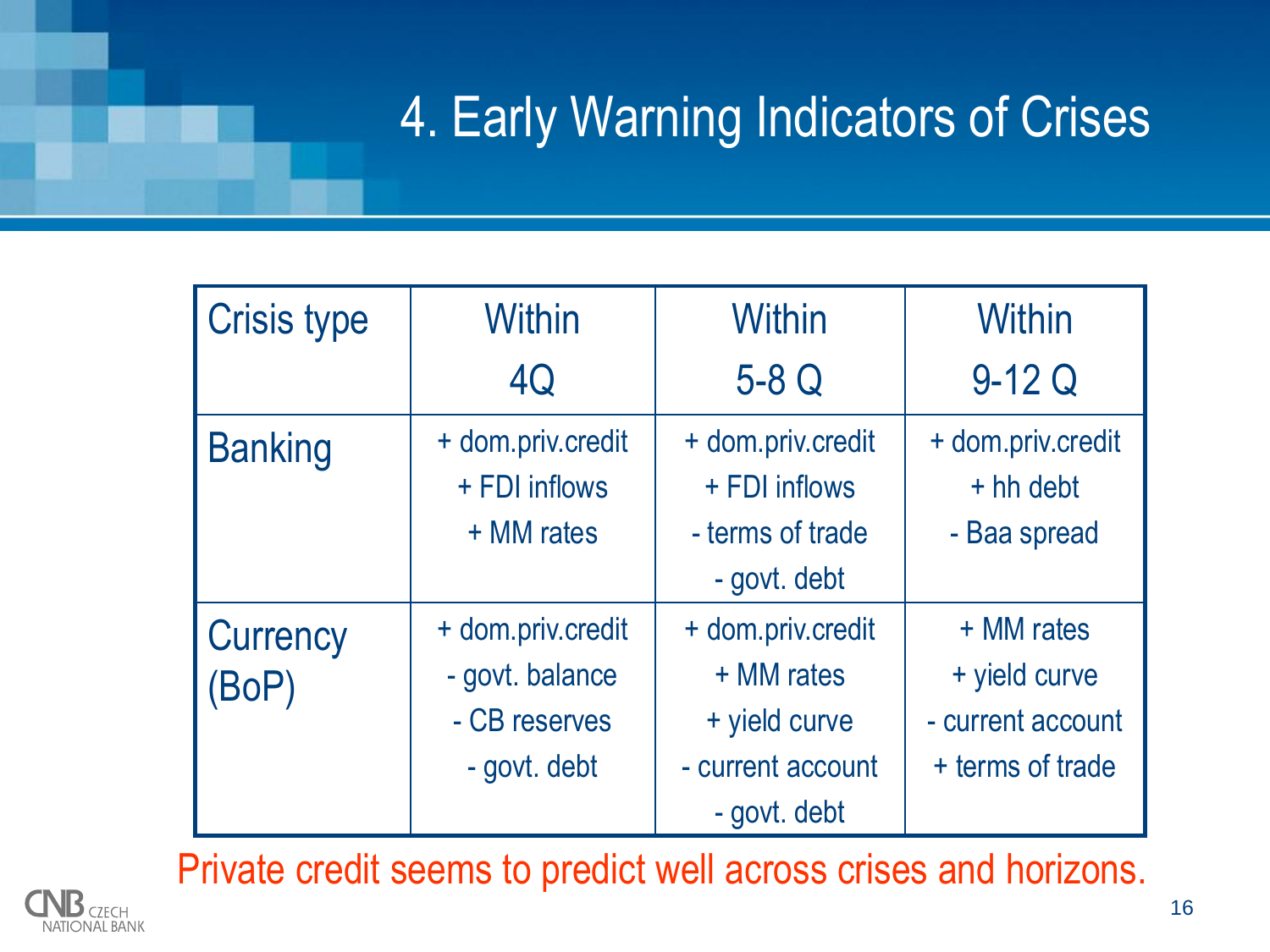## 5. Signaling of domestic private credit growth

#### What level of credit growth is dangerous?

- the usefulness of private credit vis-à-vis minimizing policy makers' loss function with respect to Type I errors (missed crises) and Type II errors (false alarms)
- The threshold value: the deviation of domestic private credit to GDP by more than 2% from its trend (HP).

|                             | <b>Crisis</b><br>occurred | No crisis<br>occurred |
|-----------------------------|---------------------------|-----------------------|
| Warning<br><b>issued</b>    | A (94)                    | B (444)               |
| No warning<br><b>issued</b> | C(71)                     | D(2753)               |